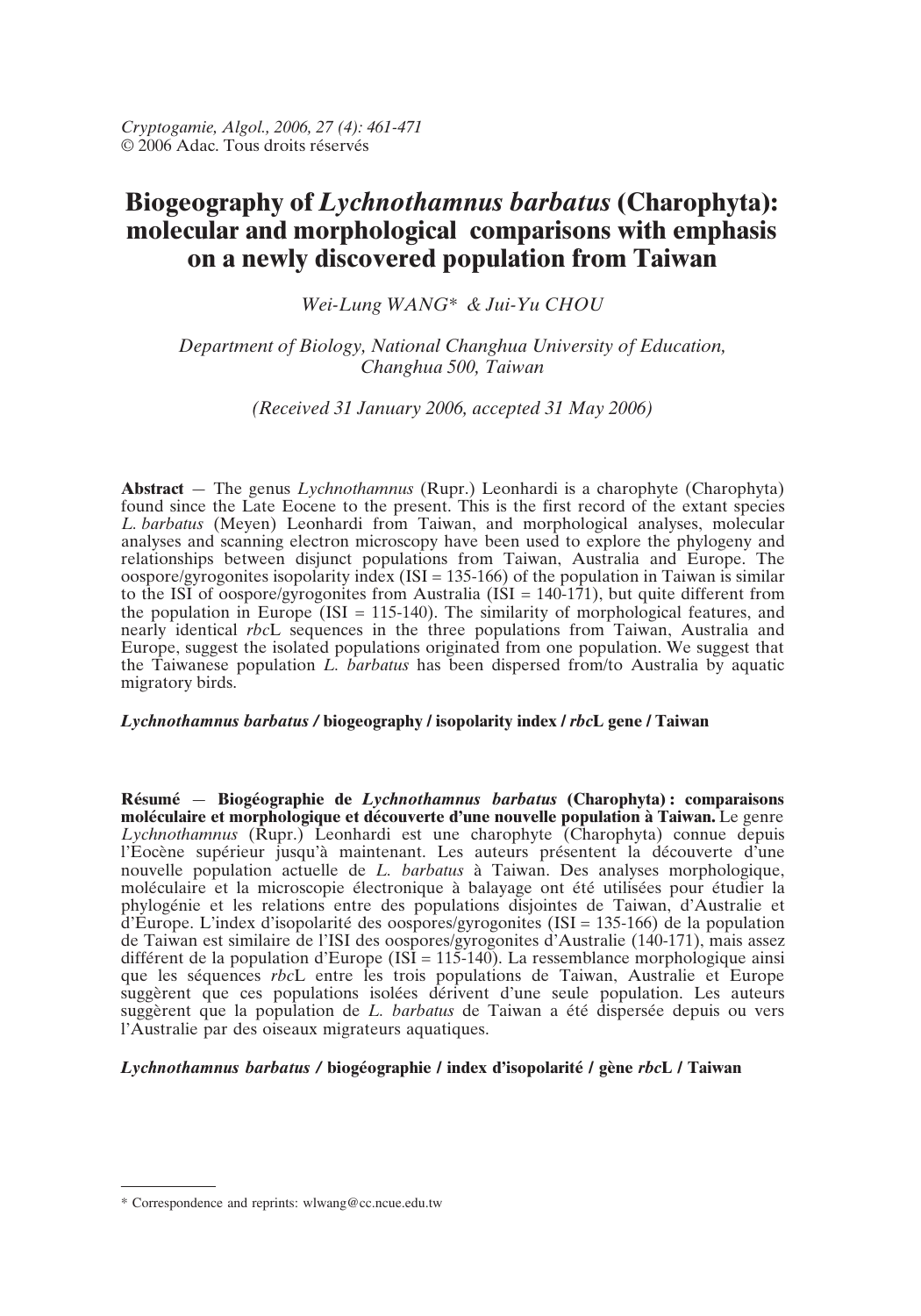## **INTRODUCTION**

The charophytes (Charales) are the closest relative to the land plants and are important both ecologically and evolutionarily (Karol *et al.*, 2001). They are one of the major carbonate producers in freshwater lakes (Petit-Maire *et al.*, 1981) and fossilize mainly by the means of gyrogonites, which are the typically spiraled and calcified female fructifications (Tappan, 1980).

The genus *Lychnothamnus* was proposed by Leonhardi (1863) based on the species described as *Chara barbata* Meyen (1827). Fossil representatives of *Lychnothamnus* occurred widely from the Late Eocene to the Holocene. It was particularly widespread in the Pliocene, and then declined (Casanova *et al*., 2003). In the last few decades, *Lychnothamnus barbatus* (Meyen) Leonhardi, the extant species, has not been found in European or Asian localities, except for a population in Warrill Creek, Queensland, Australia (McCourt *et al.*, 1999), and also in Wallace Creek, Queensland (Casanova *et al.*, 2003; García, 2003). Recently, several new localities have been discovered from northern Australia, around the Gulf of Carpentaria (García & Chivas, this volume).

Very few studies have focused on the charalean algae of Taiwan (Imahori, 1951, 1953, 1954, 1957; Yang & Chiang, 1978) and this is the first time *L. barbatus* has been recorded from there. We analysed the morphological characteristics of *L. barbatus* under LM and SEM, and also used the *rbc*L gene for phylogenetic analysis. The *rbc*L gene was chosen because the gene's rate of change might suggest intraspecific differences (McCourt *et al.*, 1999). We also compared the phylogenetic and biogeographic relationships of *L. barbatus* from Taiwan, Europe and Australia.

#### **MATERIALS AND METHODS**

#### **Study site**

Lanyu Island is one of a series of volcanic islands between Taiwan and the Philippines in the western Pacific Ocean. The climate is tropical humid, with heavy rainfall (annual average 3081 mm) and high humidity (annual average over 90%). Hence, Lanyu Island is located at the northern limit of the tropical rain forest and characterized by a tropical rain forest plant community (Lin & Yen, 1982; Su & Ho, 1982).

## **Observations on the thalli**

*Lychnothamnus barbatus* was collected from a freshwater water-body on Lanyu Island, Taiwan (Fig. 1). Specimens were preserved in 95% alcohol for molecular analysis, preserved in 4-5% formalin for morphological observations, and pressed in order to create a reference collection. Some specimens were kept in culture. Vegetative and reproductive structures were examined using a light microscope (LM) (Zeiss Axioskop 2) and a dissecting microscope (Zeiss Stemi SV11). Drawings were made with the aid of camera lucida. For scanning electron microscope (SEM) observations, mature oospores of *L. barbatus* were cleaned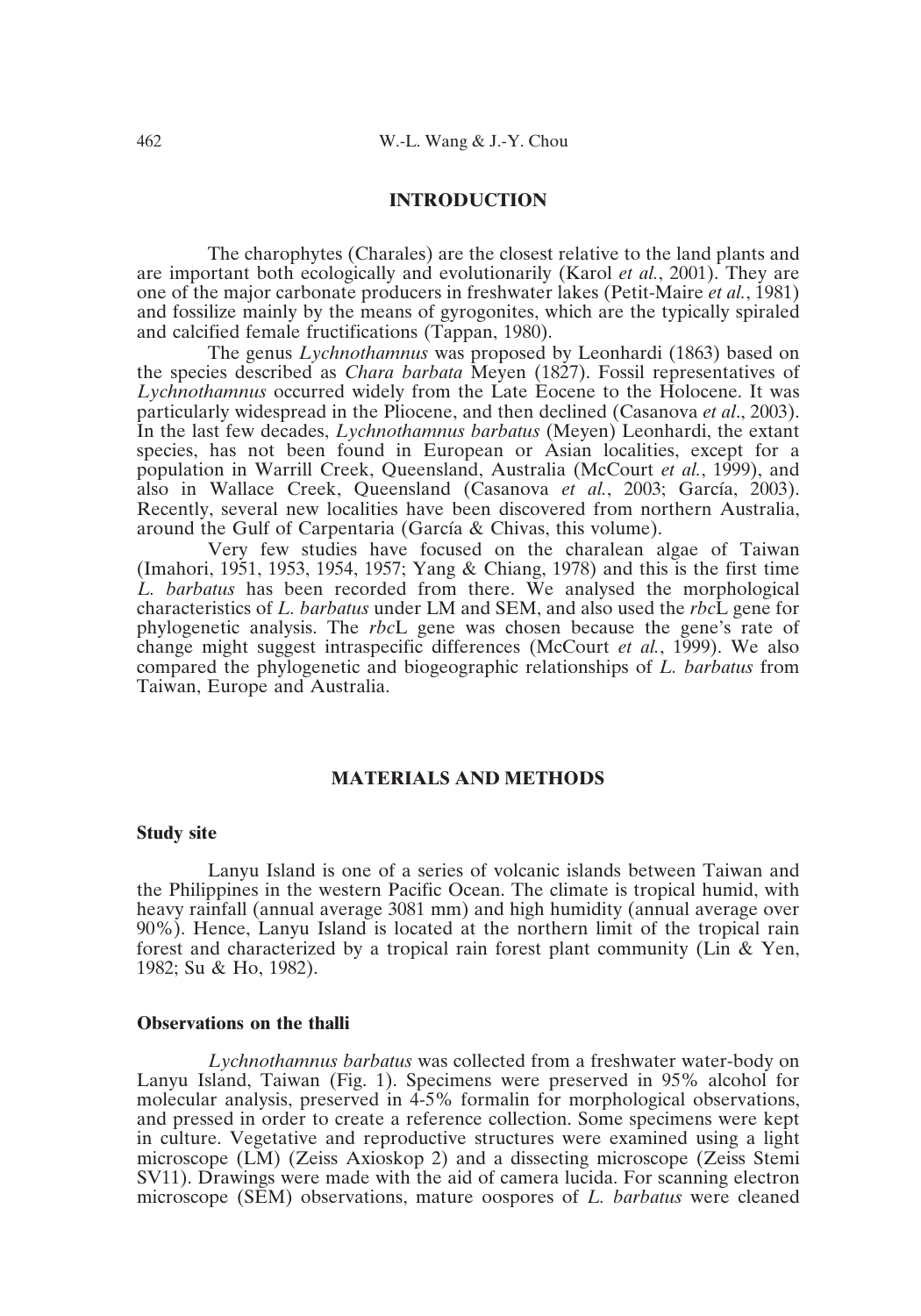

Fig. 1. Map showing Lauyu Island, Taiwan.

before examination, and then the remains of the spiral cells were removed with the aid of a fine needle and forceps under a dissecting microscope. Those selected oospores were placed for 12h in a 10% solution of Tween-20 detergent at 60°C (Casanova, 1991). The oospores were washed several times with distilled water, dehydrated by Freeze Dryer (Eyela FDU-506), then coated with Gold-Paladium by Sputter coater (Hitachi E - 1010), and finally observed under SEM (Hitachi 2460N) at an accelerated voltage of 20 kV. The terminology for charalean oospores used to describe the ornamentation patterns follows Wood (1965) and John & Moore (1987). Voucher specimens have been deposited at Department of Biology, National Changhua University of Education, Taiwan.

## **DNA extraction and PCR**

Genomic DNA extraction from ethanol-preserved specimens was based on the protocol of the DNeasy Plant Mini Kit (Qiagen, Valencia, CA), and the selected gene was the chloroplast-encoded *rbc*L. The primers and protocols for gene amplification and automatic sequencing followed Sakayama *et al.* (2002). The generated *rbc*L sequences were compiled and aligned by using the software BioEdit v 5.0.9 (Hall, 2001) and then exported for phylogenetic analysis. In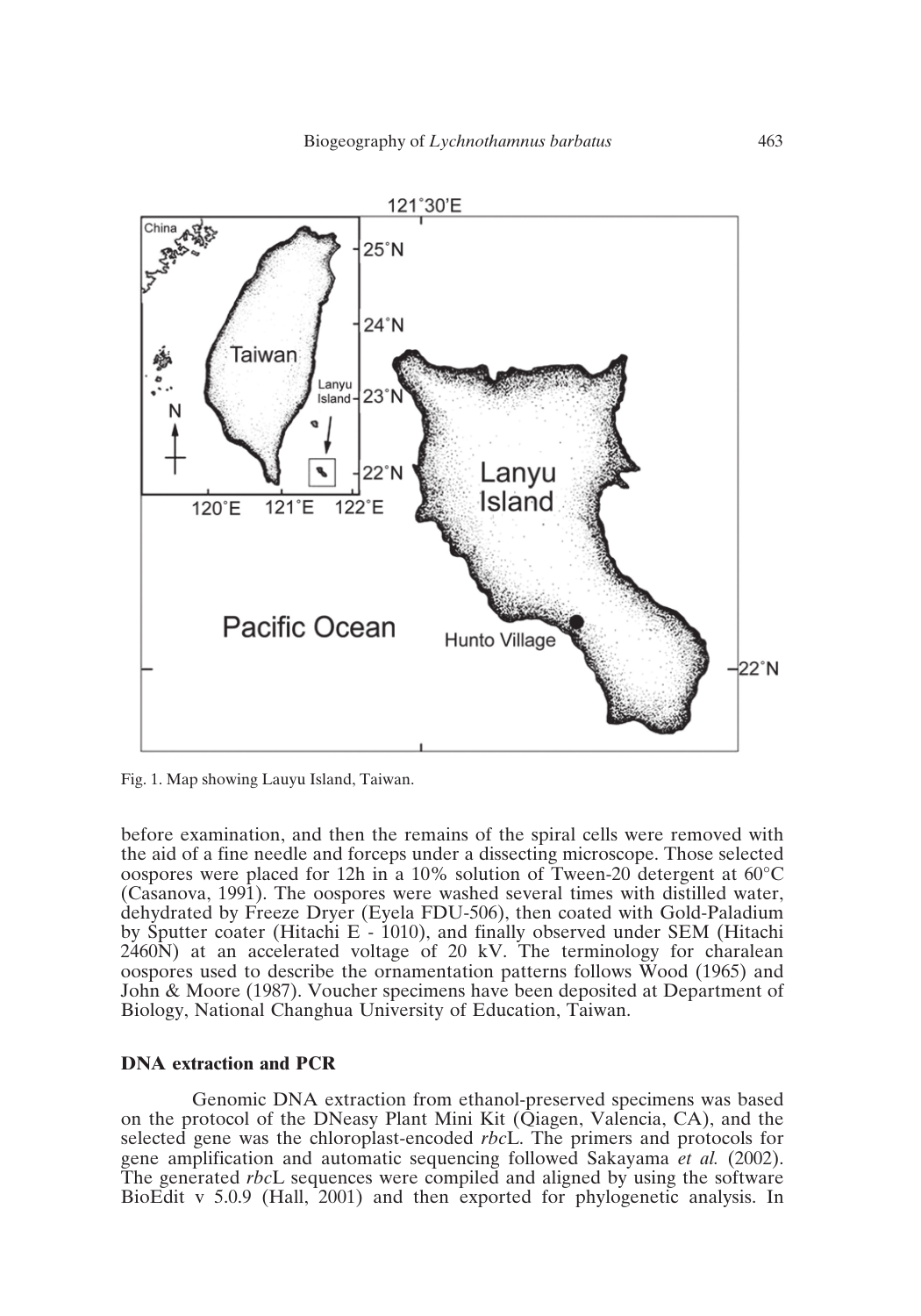#### 464 W.-L. Wang & J.-Y. Chou

| <b>Species</b>           | Strain and locality    | GenBank number          |
|--------------------------|------------------------|-------------------------|
| Ingroup                  |                        |                         |
| Chara rusbyana           | X066, Argentina        | $AF097168^A$            |
| C. vulgaris              | X152, Denmark          | $AF097166^A$            |
| C. globularis            | F124C, Germany         | $AF097163^A$            |
| C. connivens             | X774, Spain            | $AF097160$ <sup>A</sup> |
| Lamprothamnim macropogon | X695, Australia        | $U27534^B$              |
| L. papulosum             | F137, France           | $AF097170^{\text{A}}$   |
| Lychnothamnus barbatus   | LY, Taiwan             | $AY707914^C$            |
| Ly. barbatus             | Ger, Germany           | $AF097172^A$            |
| Ly. barbatus             | Aus, Australia         | $AF097171^A$            |
| Ly. barbatus             | Croa, Croatia          | $1127533^B$             |
| Nitellopsis obtusa       | F131B, Western Germany | $U27530^{\rm B}$        |
| Nitella gracilens        | KINU, Japan            | $AB076063^D$            |
| N. translucens           | F108, Western France   | $AF097745^A$            |
| N. pulchella             | S011, Japan            | $\mathrm{AB076057^E}$   |
| Tolypella glomerata      | F131A, Germany         | $AF097176^A$            |
| T. nidifica              | F138, France           | $U27531^{B}$            |
| Outgroup                 |                        |                         |
| Coleochaete nitellarum   |                        | $AB013662$ <sup>F</sup> |
| C. orbicularis           |                        | $L13477$ <sup>G</sup>   |
| Zygnema peliosporum      |                        | $U38701^H$              |

Table 1. Species used in the *rbc*L sequence analysis.

AMcCourt, 1999; BMcCourt *et al.*, 1996; CThis study; DMorioka, 1941; ESakayama, 2002; FNishiyama & Kato, 1999; GManhart, 1994; HMcCourt *et al.*, 1995.

additions, 16 sequences of the charalean algae were directly obtained from the GenBank as ingroup, and three sequences of *Coleochaete nitellarum* Jost, *C. orbicularis* Pringsheim and *Zygnema peliosporum* Wittrock, were also downloaded as outgroup (Tab. 1).

#### **Phylogenetic analysis**

Phylogenetic analyses were performed using the neighbor joining (NJ) algorithms, the maximum parsimony (MP) available in the computer program PAUP (v. 4.0b10; Swofford, 2003) on a data matrix consisting of 1169 nucleotides of *rbc*L gene (Saitou & Nei, 1987). For NJ analysis, a distance matrix was calculated by applying the Kimura 2-parameter method (Kimura, 1980). Support for the nodes of NJ tree was determined by calculating bootstrap proportion values based on 1000 resamplings of neighbor-joining searches. The MP trees were constructed using a heuristic search with the stepwise addition of 1000 random replications, MULTREES (holding five trees at each step), and a tree bisection-reconnection (TBR) branch swapping algorithm. Support for nodes of the MP tree was assessed by calculating  $1000$  bootstrap resamplings of the heuristic searches based on random stepwise additions, MULTREES and TBR (Felsenstein, 1985).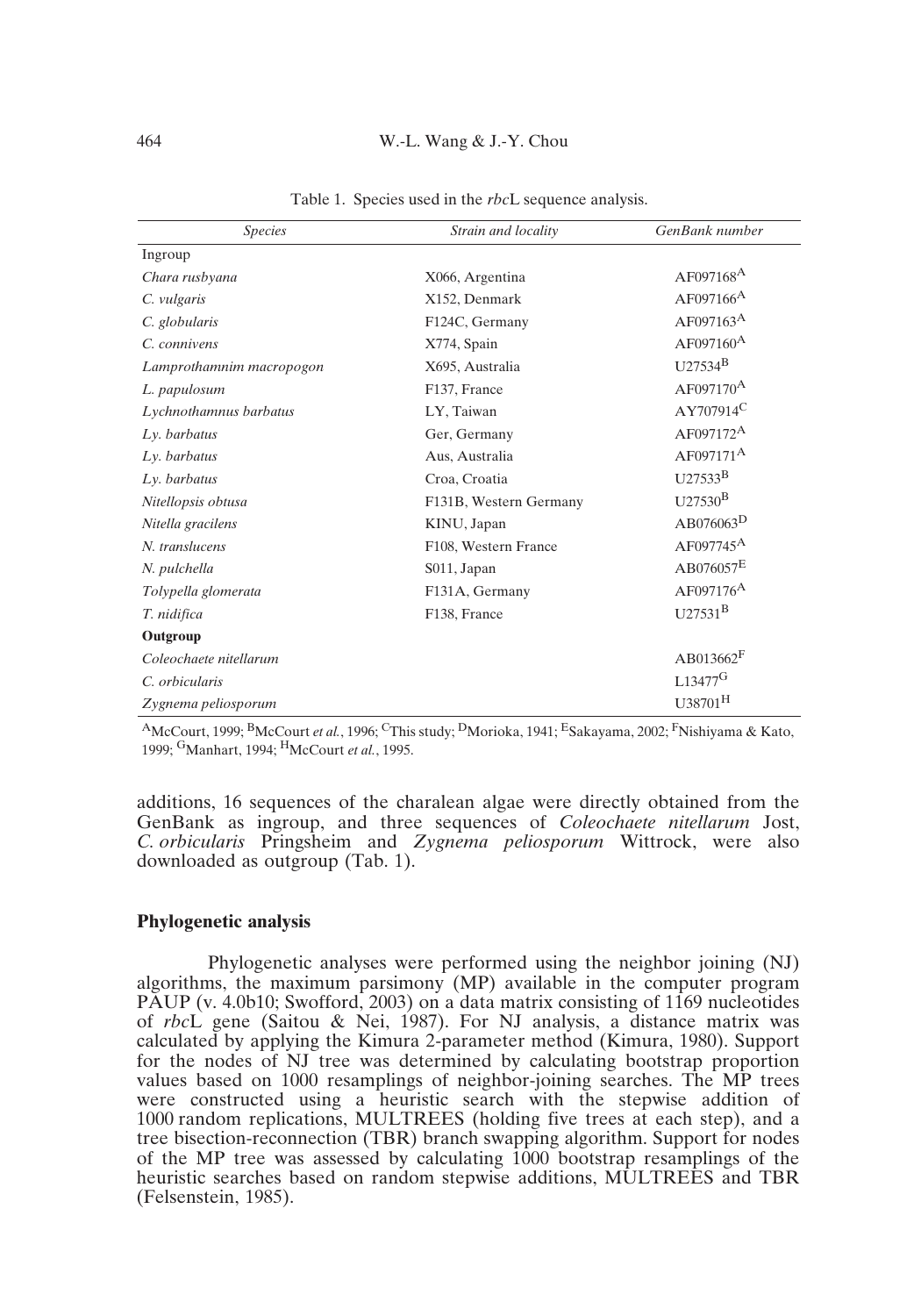## **RESULTS**

#### **Morphological observations**

#### *Lychnothamnus barbatus* **(Meyen) Leonhardi 1863: 51.**

#### *Type locality*. Germany

## *Specimens examined.* Hunto Village, Lanyu Island, Taiwan, *L.-C. Wang, S.-L. Liu & W.-L. Wang, NCUE-JYChou-920711-01*, 11.vii.2003.

*Vegetative morphology.* Plants are up to 30 cm in height and light green in color (Fig. 2). Stem axes are ca  $550 \mu m$  in diameter. The internodes of the lower part of the plant are longer than upper ones, and always longer than the branchlets. Spine cells are absent on axes. Stipulodes are in a single whorl, twice the number of the branchlets (Fig. 3). There are 6-7 branchlets in a whorl, each branchlet is up to 1-3 cm high and has 2-3 articulations. In culture, there were several shoots arising from one starchy bulbil at the base of the axis.

*Reproduction.* Plants are monoecious. Gametangia arise from all branchlet nodes, but not at the base of the whorls. At each node, one oogonium is produced between two antheridia (Fig. 4). Antheridia are  $200-230$  µm in diameter. The largest polar axis (LPA) of gyrogonites is 950-1075 µm and the largest equatorial diameter (LED) is 600-725 µm. Spiral cells show 8-10 convolutions and the coronula has 5 cells (Fig. 5). Oospores are brown in colour,  $710-850 \mu m$  long and 500-580 µm broad with 8-9 striae (Fig. 6). In SEM, mature oospore walls show verrucate ornamentation (Fig. 7).

#### **Molecular phylogenetic analysis**

Partial *rbc*L sequences of *L. barbatus* from Taiwan have been generated for the first time in this study. No insertions or deletions were observed within the aligned sequences. For the phylogenetic analysis, 16 taxa of charalean algae were selected as an ingroup and three taxa as an outgroup (Tab. 1). The *rbc*L alignment consisted of 1164 sites, but the missing characters were excluded. Four equally parsimonious trees were found in maximum parsimony (MP) analysis based on a heuristic search using the stepwise addition of 1000 random replications. The neighbor joining (NJ) tree is shown in Fig. 8, and the minimum evolution score was 0.491. All the branches are supported by  $\geq$  50% bootstrap values in NJ tree, and the boostrap values are shown above the nodes. One of the four equally parsimonious MP trees is shown in Fig. 9, and branch lengths are shown above and boostrap values below each branch. The MP tree is 730 steps long, of these, 281 characters are parsimony informative, and the consistency index (CI) and retention index (RI) are 0.669 and 0.783 respectively. Monophyly of the family Characeae is strongly supported (100%).

The pairwise distance measurements for the taxa shows that the differences among isolated localities within species of *Chara, Lamprothamnium* and *Lychnothamnus* (tribe Chareae) are not over 1% (data not shown). We only show the pairwise distance among different localities of *L. barbatus* (Tab. 2). There is not more than 0.3% variation in the pairwise distance between Taiwan, Germany, Australia and Croatia.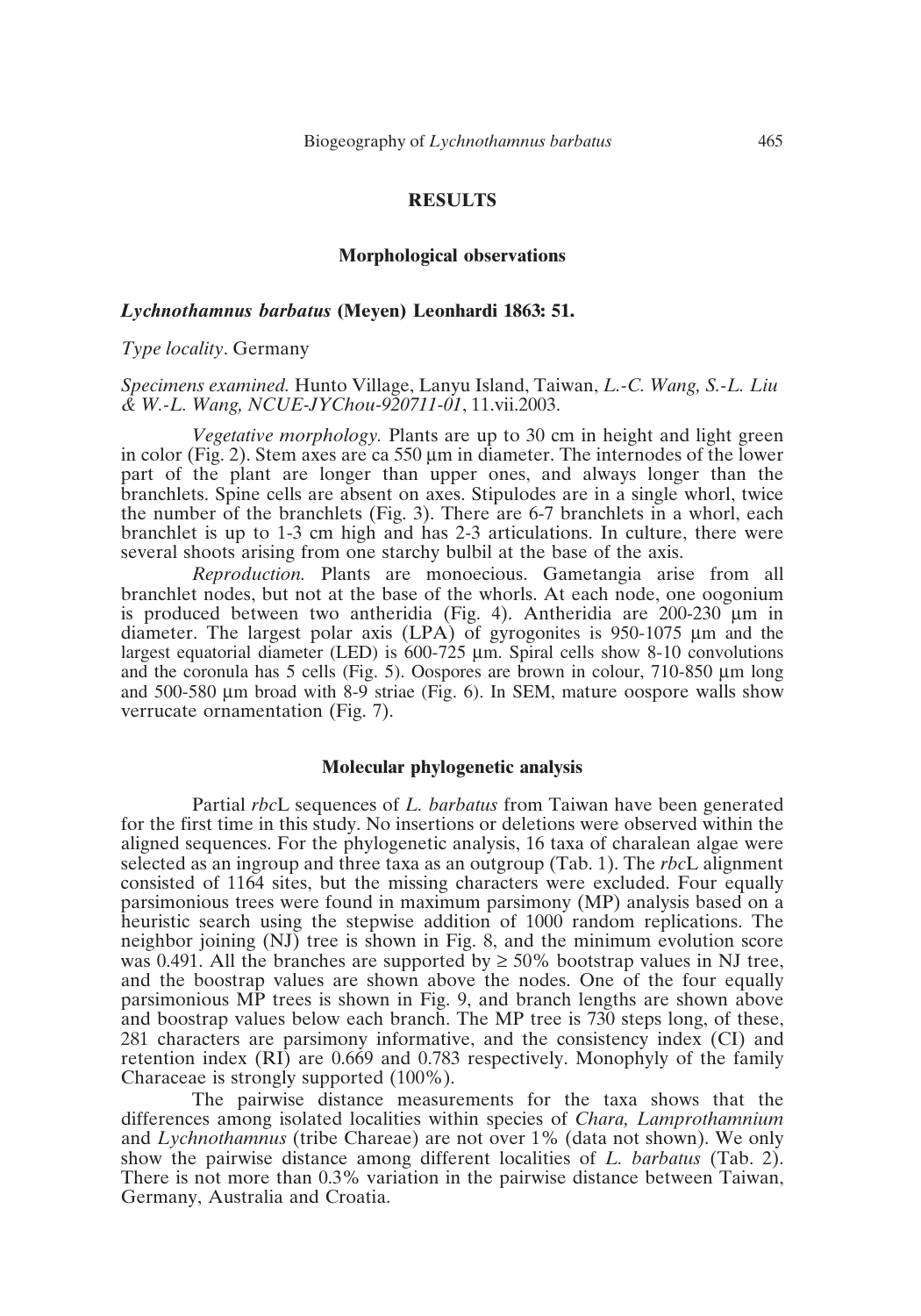

Figs 2-7. Morphological and reproductive structures of *Lychnothmnus barbatus*. **2.** Habit. **3.** Part of branchlets showing the single whorl of stipulodes (arrow). **4.** One oogonium (arrowhead) between two antheridia (arrow) arising at the node of a branchlet. **5.** Gyrogonite arising from the node. **7.** Oospores under SEM. **8.** Oospore wall showing verrucate ornamentation.

|           | Taiwan                   | Germany | Australia                | Croatia                  |
|-----------|--------------------------|---------|--------------------------|--------------------------|
| Taiwan    | $\overline{\phantom{a}}$ | $0\%$   | $0.085\%$                | $0.091\%$                |
| Germany   |                          | ٠       | $0.074\%$                | $0.148\%$                |
| Australia |                          |         | $\overline{\phantom{a}}$ | $0.222\%$                |
| Croatia   |                          |         |                          | $\overline{\phantom{0}}$ |

Table 2. Pairwise distance in *rbc*L (bp) of *Lychnothmnus barbatus* from Taiwan, Germany, Australia, and Croatia. Each number indicates absolute distances and sequence divergence.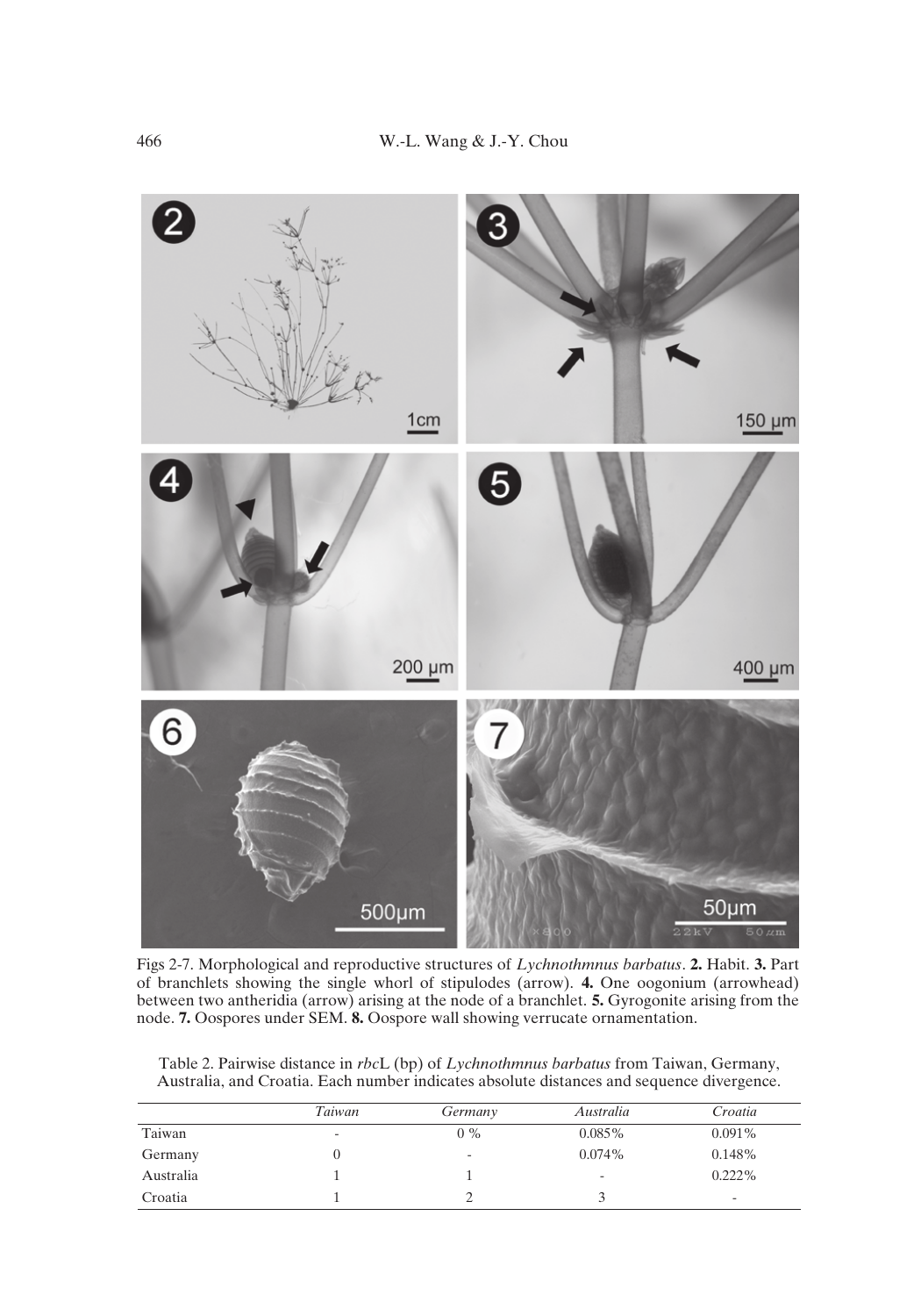

Figs 8, 9. Phylogenetic trees based on 1169 base pairs in the encoding regions of the *rbc*L genes of 16 species of the charalean genera, *Chara*, *Lamprothamnium*, *Lychnothamnus*, *Nitellopsis*, *Nitella*, and *Tolypella* as well as three outgroup (Tab. 1). **8.** Neighbour-joining tree. Minimum evolution score = 0.497. Boostrap values (1000 replications,  $\geq$  50%) is shown above the nodes. Branch lengths are proportional to the amount of sequence change. **9.** One of the four equally maximum parsimony (MP) Tree length = 597 steps;  $\overrightarrow{CI}$  = 0.737,  $\overrightarrow{RI}$  = 0.795 (97 variable characters are parsimony-uninformative, 262 characters are parsimony-informative). Branch lengths shown above and bootstrap support (1000 replications,  $\geq 50\%$ ) below each branch.

## **DISCUSSION**

The gyrogonites of *Lychnothamnus* are distinctive among the Characeae due to the following structural features: (1) They show a characteristic elliptical shape; (2) The apical pole is flattened and the basal pole typically shows a starshaped funnel formed by the protruding sutural crests around the basal opening; (3) The basal opening is pentagonal and located at the bottom of the funnel. Because of these features, *Lychnothamnus* gyrognites had long been classified as genus "*Rhabdochara*" (Mädler) Grambast (1957). Soulié-Märsche & Martín-Closas (2003) indicated that the apex and basal characteristics of fossil "*Rhabdochara*" are also present in the living *Lychnothamnus* and thus *Rhabdochara* was transferred to genus *Lychnothamnus*.

A comparison of gyrogonites of species of fossil *Lychnothamnus* and the extant species, *L. barbatus*, show similarities in the morphological features as well as biogeographical distribution. Thus, *L. barbatus* is considered as the only survivor of the genus *Lychnothamnus*. The ecological requirements for *L. barbatus* are permanent freshwater lakes or temporary as in some localities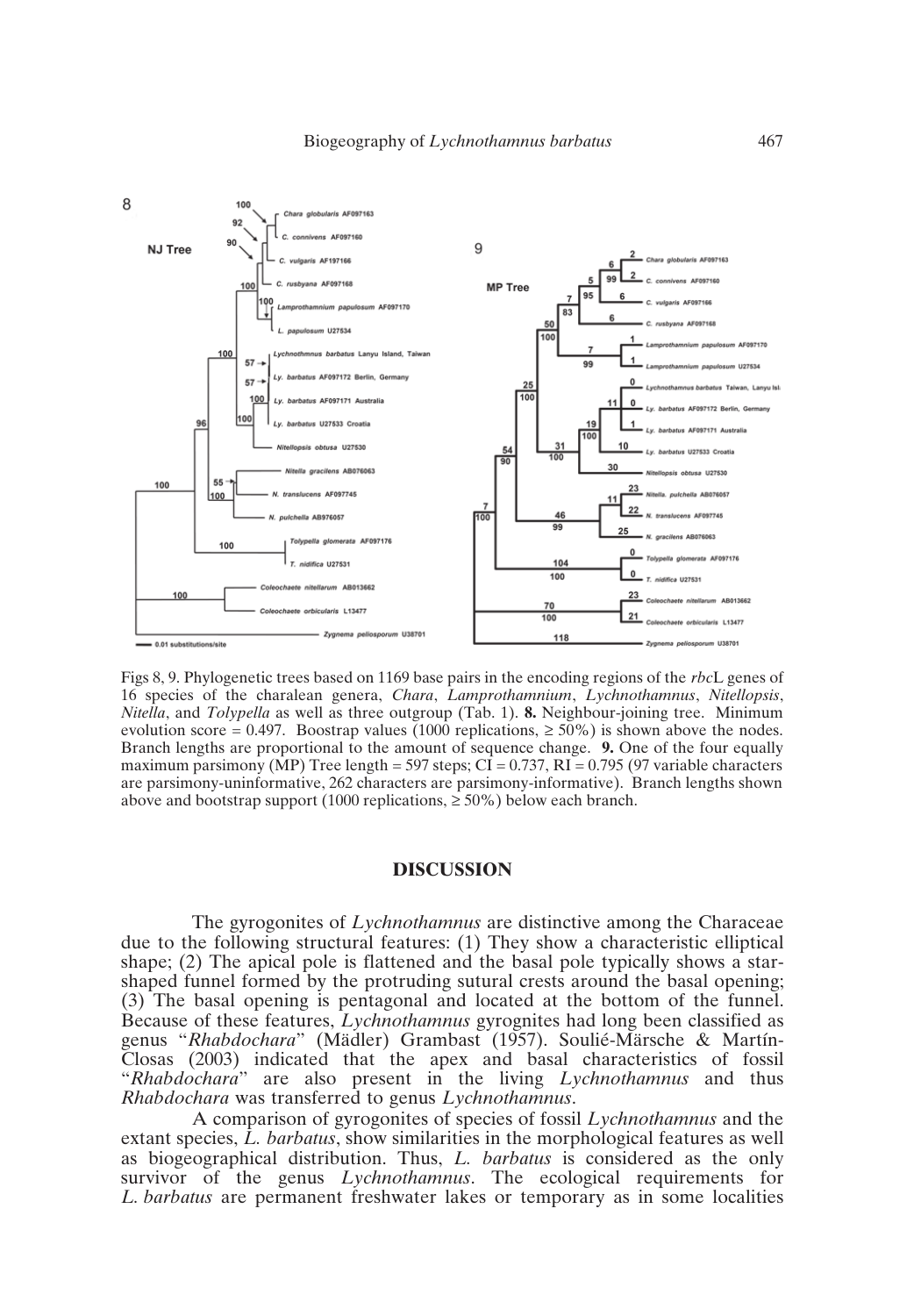from Australia, with an optimal depth of one to five meters. Kargzmarz (1967) also pointed that *L. barbatus* can not fructify in a saline environment (*cf.* Petit-Maire & Riser, 1981).

*Lychnothamnus barbatus* has been recorded from Africa, Europe, China, India, and Australasia (Allen, 1888; Allen, 1925, 1928; Zaneveld, 1940; Jao, 1947; Corillion, 1957; Pal *et al.*, 1962; Wood, 1965; Bharati & Chennaveeraiah, 1983; Blazencic & Blazencic, 1983; Leach & Osborne, 1985; Krause, 1986; Casanova *et al.*, 2003), and its distribution is shown in Fig. 10. In this study, we found *L. barbatus* in Lanyu Island, Taiwan, which is formed by volcanism of Miocene-Pliocene age (Pelletier & Stephan, 1986). Later, García & Chivas (this volume) recorded *L. barbatus* from permanent freshwater rivers/creeks from north Queensland in areas affected by the summer monsoon. From the palaeobiogeographical point of view, *L. barbatus* seems to be an Eurasian taxon. The species was widely distributed from France to the southern part of Asia, with the fossil populations showing quite similar distribution. In Africa, the finding of fossil *Lychnothmnus* in the deposits of Erg Ine Sakane Lake is remarkable. This modern hyper-arid area had humid conditions around 7500 years ago (Petit-Maire & Riser, 1981).

The similarity of morphologic features, and nearly identical *rbc*L sequences in the populations from Taiwan, Europe, and Australia, indicate they originated from the same population. As we know, migratory birds usually disperse oospores of charophytes, which are viable after digestion (Proctor, 1962). Except the population of *L. barbatus* in Taiwan, that in Australia is the only stable population in the world at present (García, 2003).



Fig. 10. Map showing the world-wide distribution of fossil *Lychnothmnus* (circle), and extant *Lychnothmnus barbatus* (triangle) and the possible path of dispersal of Taiwanese *L. barbatus*.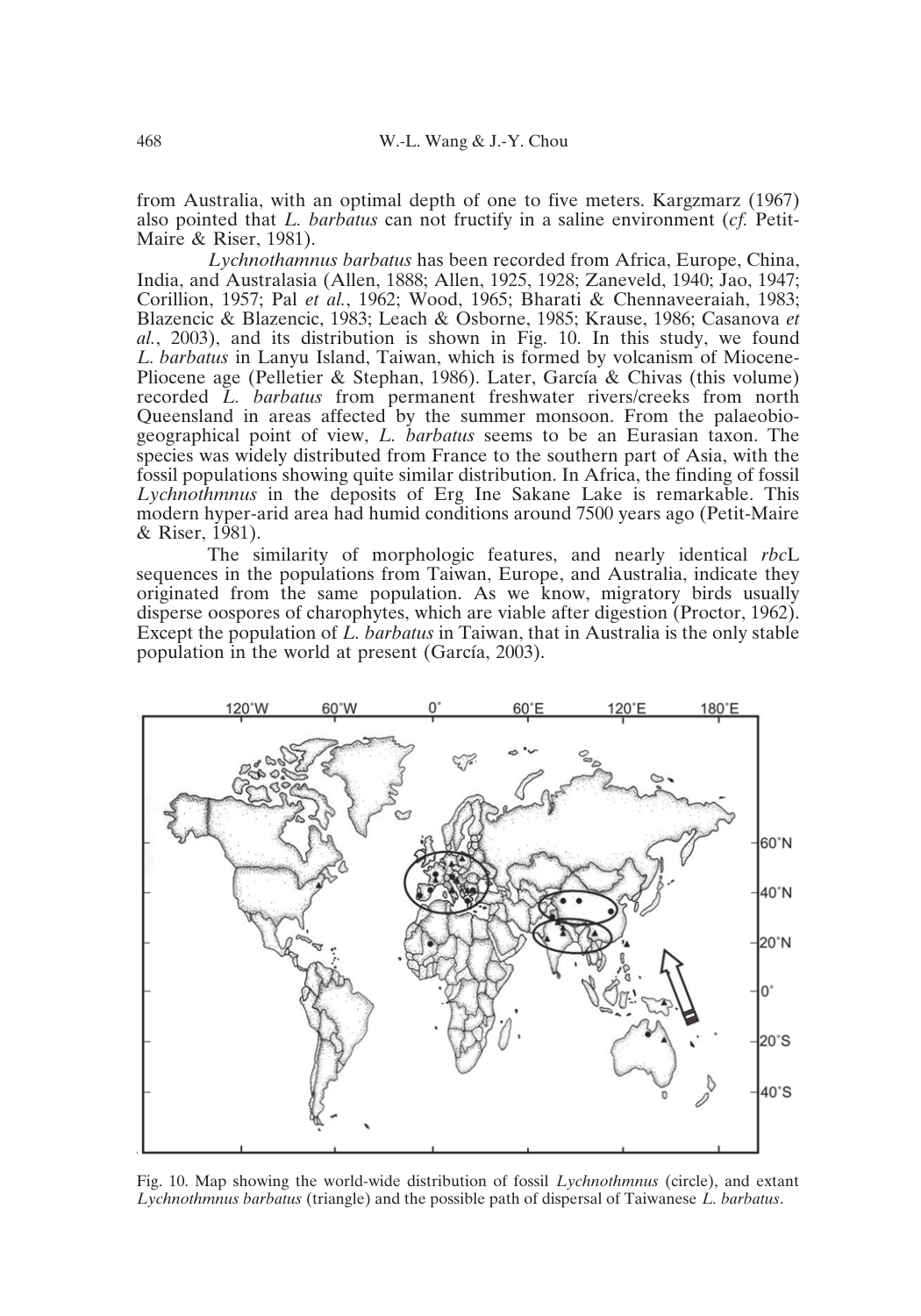|                                            | Lanyu Island<br>Taiwan <sup>A</sup> | <i>Branderberg</i><br>Germany $B$ | Parsteiner-See<br>Germany <sup>C</sup> | <i>Wallace Creek</i><br>Australia <sup>D</sup> |
|--------------------------------------------|-------------------------------------|-----------------------------------|----------------------------------------|------------------------------------------------|
| Largest polar axis (LPA)                   | 950-1075 um                         | 770-860 µm                        | 700-975 um                             | 800-975 um                                     |
| Largest equatorial diameter<br>(LED)       | $600 - 725 \text{ µm}$              | 590-680 um                        | 550-775 um                             | $(520) - 560 - 640 \,\mu m$                    |
| Number of circumvolutions                  | $8 - 10$                            | 8-9                               | $\overline{\phantom{a}}$               | $8 - 11$                                       |
| Isopolarity Index<br>$(ISI=(LPA/LED)*100)$ | 135-166                             | 117-139                           | $115 - 140$                            | $(134) - 140 - 171$                            |

Table 3. Comparison of *Lychnothmnus barbatus* gyrogonites from Taiwan, Europe, and Australia.

AThis paper; BHorn af Rantzien 1959; CSoulié-Märsche 1989; DGarcía 2003.

In this study, gyrogonites of the population from Taiwan are compared with the populations from Europe and Australia by a comprehensive statistical analysis (Tab. 3). The gyrogonite width of the Taiwan material was within the mean of the Europe populations. The mean gyrogonite length is greater in Taiwan, and its isopolarity index (ISI) in the range of 135-166, quite different from the ISI of the Europe gyrogonites  $(ISI = 115-140)$ , and is closest to the materials from Australia (ISI = 140-171). The results revealed similarities and differences among the gyrogonites of *L. barbatus* from Taiwan, Europe and Australia. The differences in length and the isopolarity index are interpreted as intraspecific variability (García, 2003), therefore in agreement with the molecular analysis of the different populations that indicates their high similarity.

Dispersal by aquatic birds is useful for algae and other organisms with resting eggs, extending the populations and accelerating the gene flow. The migration of some waterfowls between Australia and Taiwan (Driscoll & Ueta, 2002; Wei & Mundkur, 2003), provides the possible means of dispersion of oospores of algae to/from the shallow taro fields in Taiwan. Therefore, based on the similarity of oospore/gyrogonites of *L. barbatus* from Australia and Taiwan, we postulate that *L. barbatus* was dispersed by waterfowls from/to Australia to/ from Taiwan. The similarity of morphological features, and nearly identical *rbc*L sequences in the three populations from Taiwan, Australia and Europe, suggest the isolated populations originated from one population. Further sampling of *L. barbatus* from SE Asia would test the hypotheses about its route of dispersal from/to Taiwan.

**Acknowledgements.** The authors are grateful to Mr. Sheng-Yu Wu & Mr. Shi-Qiang Liu for their help in field collection. This study was supported by National Science Council Grant NSC 93-2611-M-003-003 and Academic Sinica Grant APEC II (Asia Paleo-Environment Changes II).

#### **REFERENCES**

- ALLEN G.O., 1925 Notes on Charophytes from Gonda, U.P. *Journal of the Bombay natural history society* 30: 589-599.
- ALLEN G.O., 1928 Charophyte notes from Saharanpur, U.P. *Journal of the Indian botanical society* 7: 49-69.
- ALLEN T.F., 1888 *The Characeae of America.* Part 1. New York, 64 p.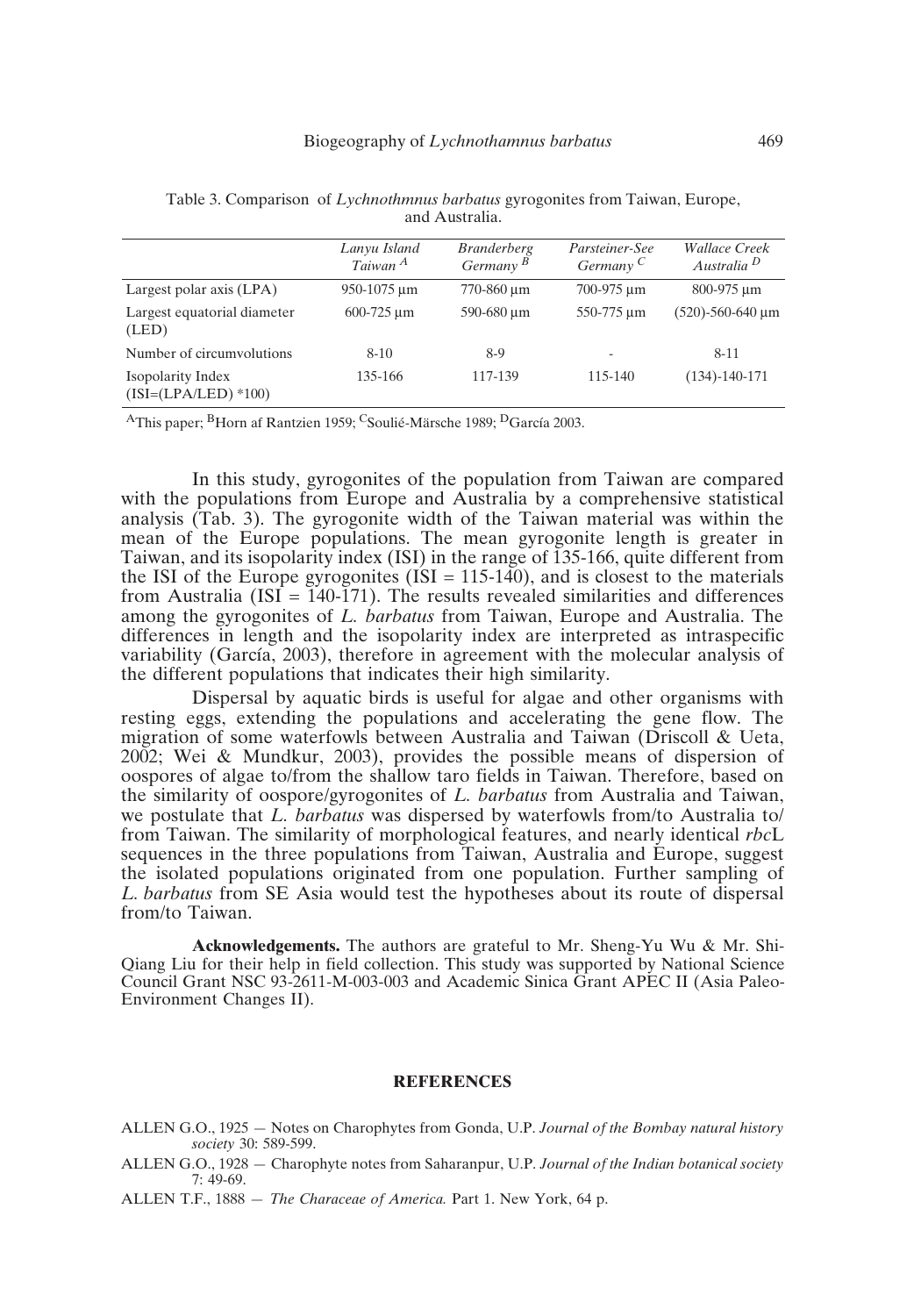BHARATI S.G. & CHENNAVEERAIAH M.S., 1983 — *Lychnothumnus barbatus* var. *gigantii* var. nov. (A new variety). *Cytologia* 48: 843-846.

BLAŽENČIĆ J. & BLAŽENČIĆ Z., 1983 – *Lychnothamnus* (Rupr.) V. Leonh. (Characeae) a new genus to the flora of Yugoslavia. *Acta botanica Croatia* 42: 95-101.

CASANOVA M.T., 1991  $-$  An SEM study of developmental variation in oospore wall ornamentation of three *Nitella* species (Charophyta) in Australia. *Phycologia* 30: 237-242.

CASANOVA M.T., GARCÍA A. & FEIST M., 2003 — The ecology and conservation of *Lychnothamnus barbatus* (Characeae). *Acta micropalaeontologia Sinica* 20: 118-128.

CORILLION R., 1957 — *Les Charophycée de France et d'Europe Occidentale*. Rennes, imprimerie bretonne [*Bulletin de la société scientifique de Bretagne* 32 (fascicule hors série)], 499 p.

DRISCOLL P.V. & UETA M., 2002 — The migration route and behaviour of Eastern Curlews *Numenius madagascariensis. Ibis* 144: E119-E130.

- FELSENSTEIN J., 1985 Confidence limits on phylogenies, an approach using the bootstrap. *Evolution* 39: 783-791.
- GARCÍA A., 2003 *Lychnothamnus barbatus* (Meyen) Leonhardi from Australia: statistical analysis of its gyrogonite and comparison with European collections. *Acta micropalaeontologica Sinica* 20: 111-117.
- GARCÍA A. & CHIVAS A.R., 2006 Diversity and ecology of extant and Quaternary Australian charophytes (Charales). *Cryptogamie, Algologie* 27: 323-340.

HALL T.A., 2001 — BioEdit: a user-friendly biological sequence alignment editor and analysis, version 5.09. NC: Department of Microbiology, North Carolina State University.

- HORN A.F. & RANTZIEN H., 1959 Recent charophyte fructifications and their relations to fossil charophyte gyrogonites. *Arkiv för Botanik* 4: 165-351.
- IMAHORI K., 1951 Studies on the Charophyta in Formosa (I). *Science reports of the Kanazawa University* 1: 201-221.
- IMAHORI K., 1953 Studies on the Charophyta in Formosa II. *Science reports of the Kanazawa University* 2: 115-137.
- IMAHORI K., 1954 Similarity between the Characeae of Formosa and Philippine islands. *Acta phytotaxonomica et geobotanica* 15: 123-128.
- IMAHORI K., 1957 Similarity between the Characeae of Formosa and the Philippines. *Proceedings of the Eighth Pacific Science Congress* 4: 563-568.
- JAO C.C., 1947 Some Characeae from Kunming, Yunnan. *Botanical bulletin of academia Sinica* 1: 44.
- JOHN D.M. & MOORE J.A., 1987 An SEM study of oospore of some *Nitella* species (Charales, Charophyta) with descriptions of wall ornamentation and assessment of its taxonomic importance. *Phycologia* 26: 334-355.
- KARGZMARZ K., 1967 Variabilité et distribution géographique de *Lychnothamnus barbatus* (Meyen) Leonhardi. *Acta societatis botanicorum Poloniae* 36: 431-439.
- KAROL K.G., MCCOURT R.M., CIMINO M.T. & DELWICHE C.F., 2001 The closest living relatives of land plants. *Science* 294: 2351-2353.
- KIMURA M., 1980 A simple method for estimating evolutionary rates of base substitutions through comparative studies of nucleotide sequences. *Journal of molecular evolution* 16: 111-120.
- KLUGE A.G. & FARRIS J.S., 1989 Quantitative phyletics and the evolution of anurans. *Systematic zoology* 18: 1-32.
- KRAUSE W., 1986 Die Bart-Armleuchteralge Lychnothamnus *barbatus* im Klopeiner See, KÄRNTEN. *Carinthia* 96: 337-354.
- LEACH G.J. & OSBORNE P.L., 1985 Freshwater plants of Papua New Guinea. Port Moresby, University of Papua New Guinea Press, xv + 254 p.
- LEONHARDI (P.C.P.G.) H. VON., 1863 Ueber die böhmischen Characeen. *Lotos* 13: 55-62.
- LIN Y.S. & YEN C.F., 1982 Report on the fauna of Lanyu and Green Island. Taiwan, Bureau of Residential and Urban Development of Taiwan Province, National Taiwan University (in Chinese).
- MANHART J., 1994 Phylogeny of green plants based on *rbc*L sequences. *Molecular phylogenetics and evolution* 3: 114-127.
- MCCOURT R.M., KAROL K.G., KAPLAN S. & HOSHAW R.W., 1995 Using *rbc*L sequences to test hypotheses of chloroplast and thallus evolution in conjugating green algae (Zygnematales, Charophyceae). *Journal of Phycology* 31: 989-995.
- MCCOURT R.M., KAROL K.G., GUERLESQUIN K.G. & FEIST M., 1996 Phylogeny of extant genera in the family Characeae (Charales, Charophyceae) based on *rbc*L sequences and morphology. *American journal of botany* 83: 125-131.
- MCCOURT R.M., KAROL K.G., CASANOVA M.T.. & FEIST M., 1999 Monophyly of genera and species of Characeae based on *rbc*L sequences, with special reference to Australia and